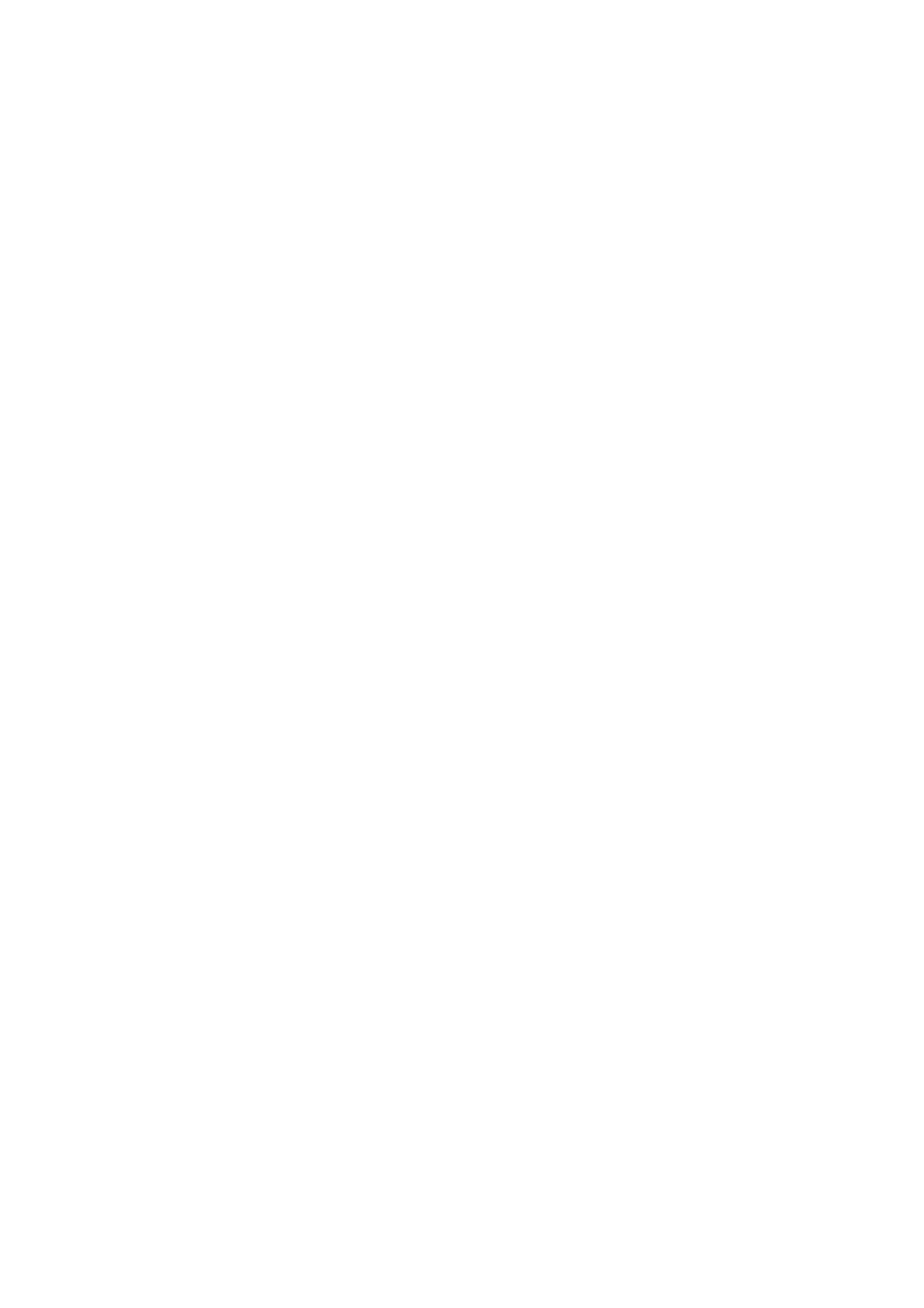

# **Contents**

| $\mathbf{L}$ |                                                                             |  |
|--------------|-----------------------------------------------------------------------------|--|
| 2.           | Impulses for the outsourcing of credit risk through asset based finance  12 |  |
| 3.           |                                                                             |  |
| 4.           |                                                                             |  |
| 5.           |                                                                             |  |
|              |                                                                             |  |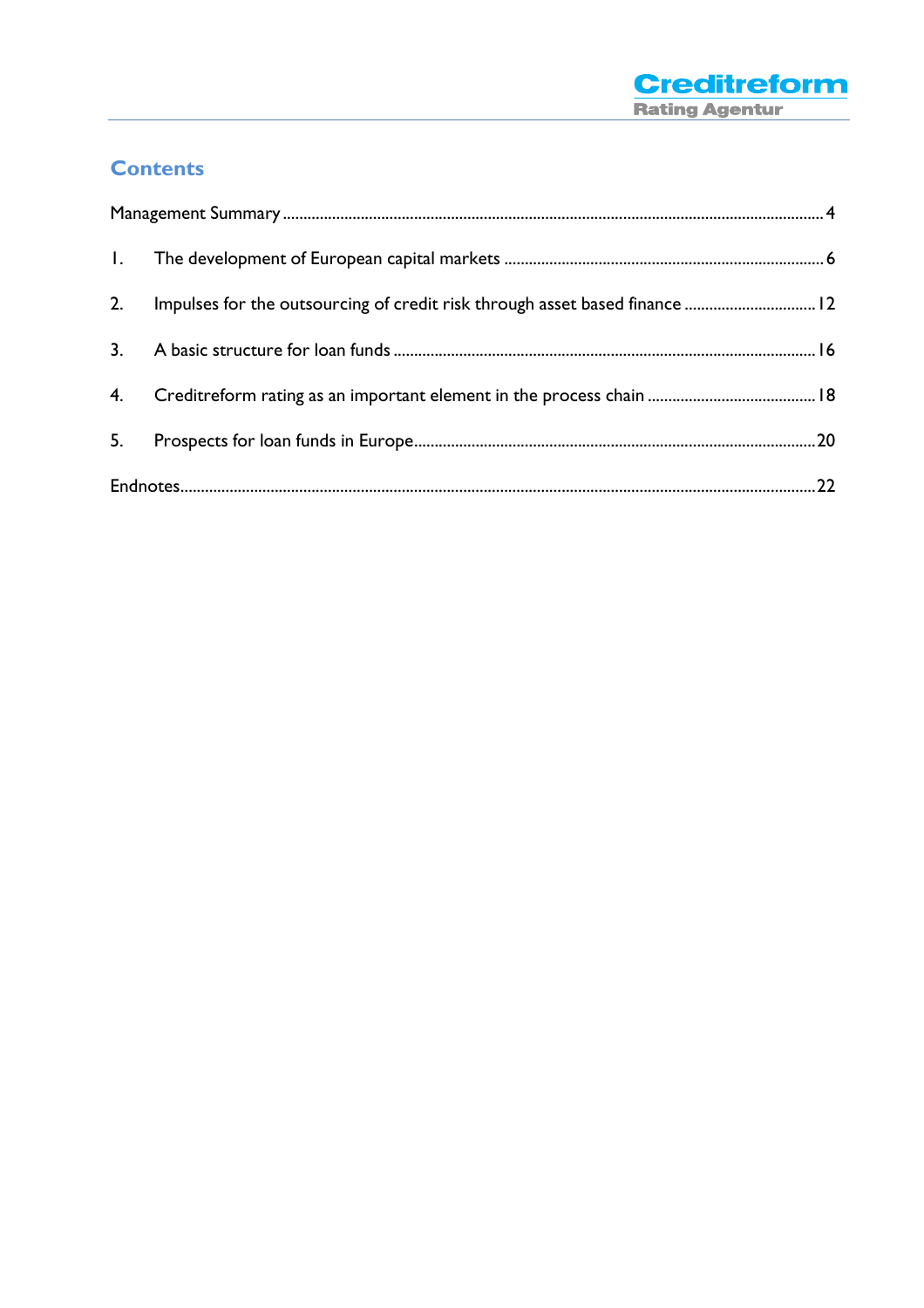#### **MANAGEMENT SUMMARY**

1. Creditreform Rating has recorded four trends leading to the Asset Based Finance segment (ABF) taking on a more prominent role in outsourcing credit risks than it has in the past: (i) regulatory requirements; (ii) the tension between risk-aversion and search for yield; (iii) high demand for long-term financing; and (iv) political will.

2. Loan funds are a form of investment through which banks can outsource credit risk and institutional investors can gain access to investment opportunities. In this form of investment, a vehicle for investment is created – the loan fund – which primarily invests in illiquid assets rather than tradable loans or assets. The loan fund is financed either by investor equity or bond issues.

3. The loan fund segment has become increasingly dynamic in the last few years. This became evident in our analysis of the number of European loan funds and their target volumes; the number of real estate loan funds started in Europe since 2011 has seen a substantial increase. At the same time, the targeted fund volume has increased significantly. The target volume of the 81 real estate loan funds issued to date amounts to a total of €31.9bn. A similarly dynamic development took place in the European market for loan funds in the infrastructure segment. As of mid-2014, the European market includes a total of 42 infrastructure loan funds with a target volume of approx. €12.6bn.

4. The complex structure of the loan funds poses a challenge in the evaluation of investment-related risks, thus justifying the

demand for ratings. Creditreform ratings are used in the context of outsourcing credit risk via loan funds, as they provide an analysis of the potential and existing risks at various levels of the loan funds' structure, thus providing a significant increase in transparency.

5. We expect financing for the European real economy, particularly for infrastructure assets and commercial and residential real estate, to shift increasingly towards capital market-based financing. Considering its inherent potential, alternative forms of financing such as loan funds may play a significant and sustained role for European refinancing markets in future. In our view, the favorable conditions and growth potential in the areas of infrastructure and real estate indicate positive prospects, in particular for the future of loan funds. In addition, loan funds were not immediately affected by the immanent regulatory changes for structured financing, as there is no tranching process. Thus loan funds are an attractive form of investment in two respects. While institutional investors in a low interest environment are able to satisfy their demand for solidly collateralized debt instruments of good credit standing, loan funds offer banks the opportunity to refinance their financial assets and to release regulatory capital.

6. What is particularly relevant for loan funds, in our view, is the EU Directive for Alternative Investment Fund Managers - the AIFM directive - which was implemented in German national law through the Kapitalanlagegesetzbuch (KAGB). In addition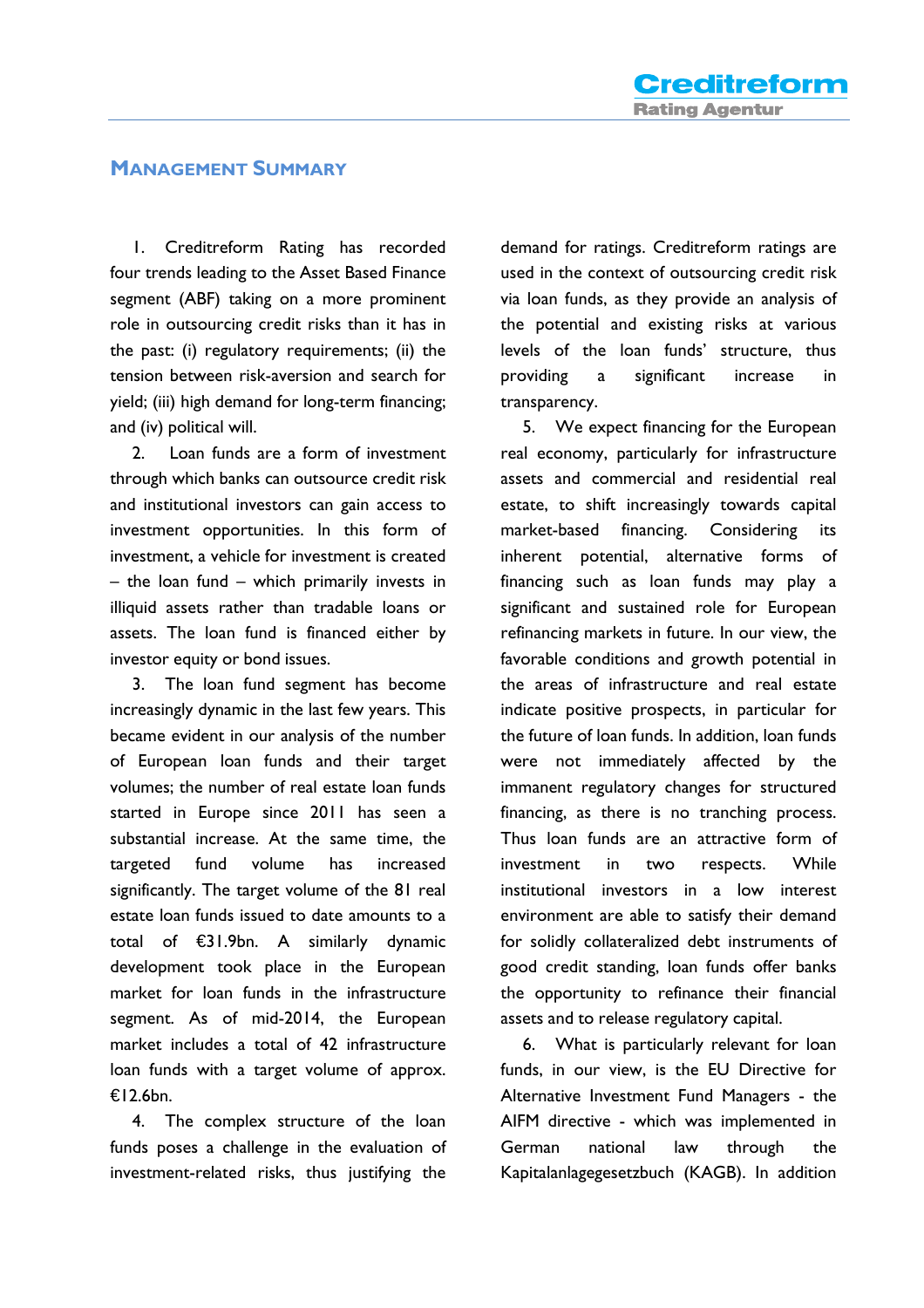to comprehensive organizational requirements and concrete provisions for risk and liquidity management, the KAGB contains

in particular capital requirements for managers of alternative investment funds.

**Creditreform** 

**Rating Agentur** 

#### **Contact**

Dr. Benjamin Mohr, Chief Economist Tel.: +49 2131 109-5172 / Email: b.mohr@creditreform-rating.de

Christian Chaki, Rating Analyst Tel.: +49 2131 109-1209 / E-Mail: c.chaki@creditreform-rating.de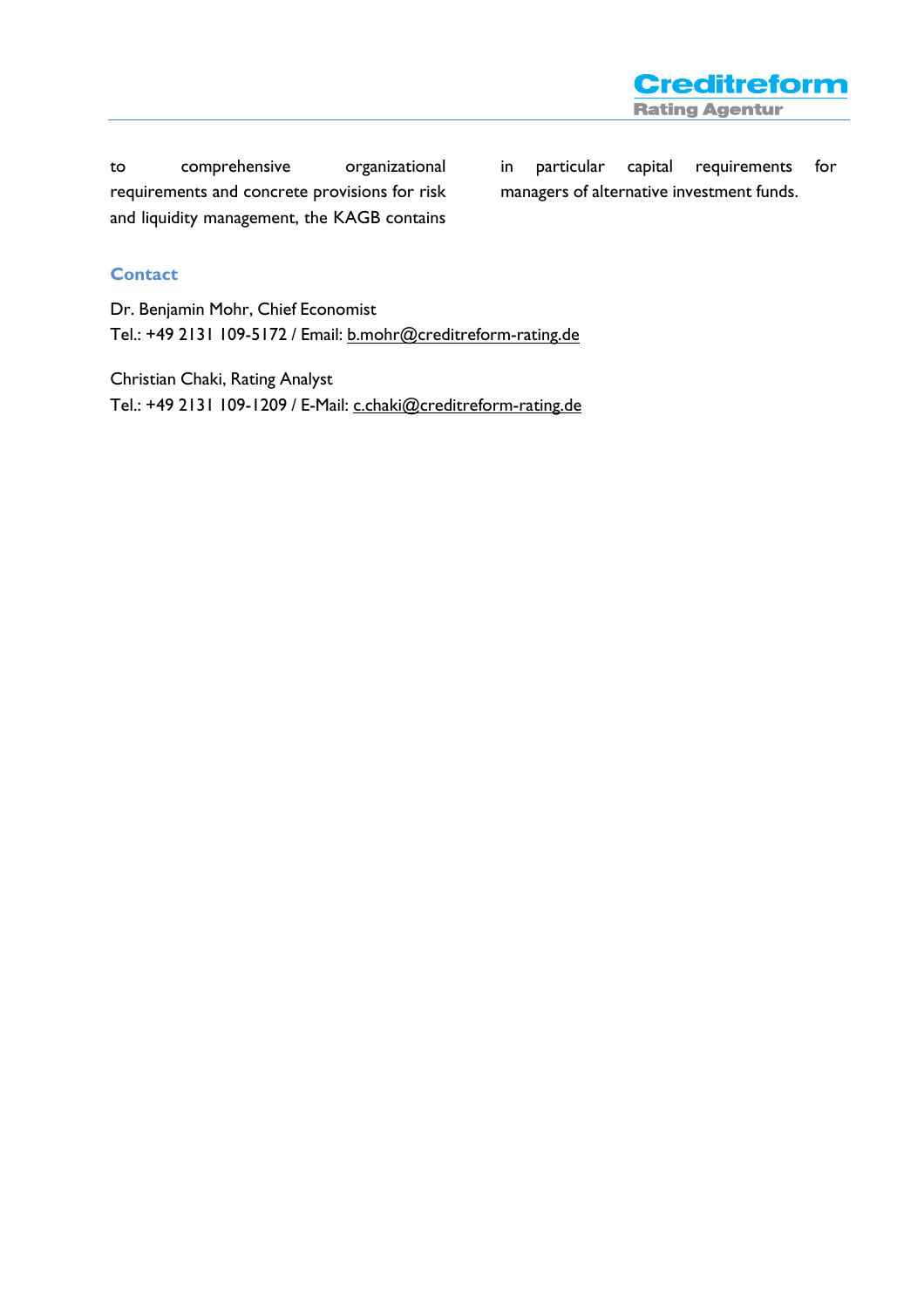## **1. The development of European capital markets**

#### **Funding structure of non-financials**

The economy in the euro area as a whole as well as in Germany has traditionally been shaped by a bank-based system of financing. As a result, external financing of European non-financial enterprises is characterized more strongly by bank loans than by capital market-based financing. By contrast, in particular enterprises in the USA obtain financing primarily via the capital markets. A look at fig. 1 shows that the structure of debt financing has not seen any significant change in the past decade. In 2012, the analysis of non-financial enterprises in the euro area shows a credit volume of €8.166bn, compared to €1.045bn financed by debt securities.



The dependence upon loans in the euro area becomes clearer upon examination of the capital structure of the non-financials. Nearly one third of the total liabilities of enterprises in the euro area consist of short and long-term bank loans (30.7%). In Germany, the proportion of loans in the balance sheet total is, at 29.1%, only slightly under the figure in the euro area (see fig. 2). If one focuses exclusively on debt, the predominance of loans becomes even more evident. Thus in the euro area as a whole as well as in Germany, approximately four-fifths of debt finance is provided by banks (euro area: 85%, Germany: 79%). On the other hand, only approx. 26% of debt finance in the United States is accounted for by bank loans.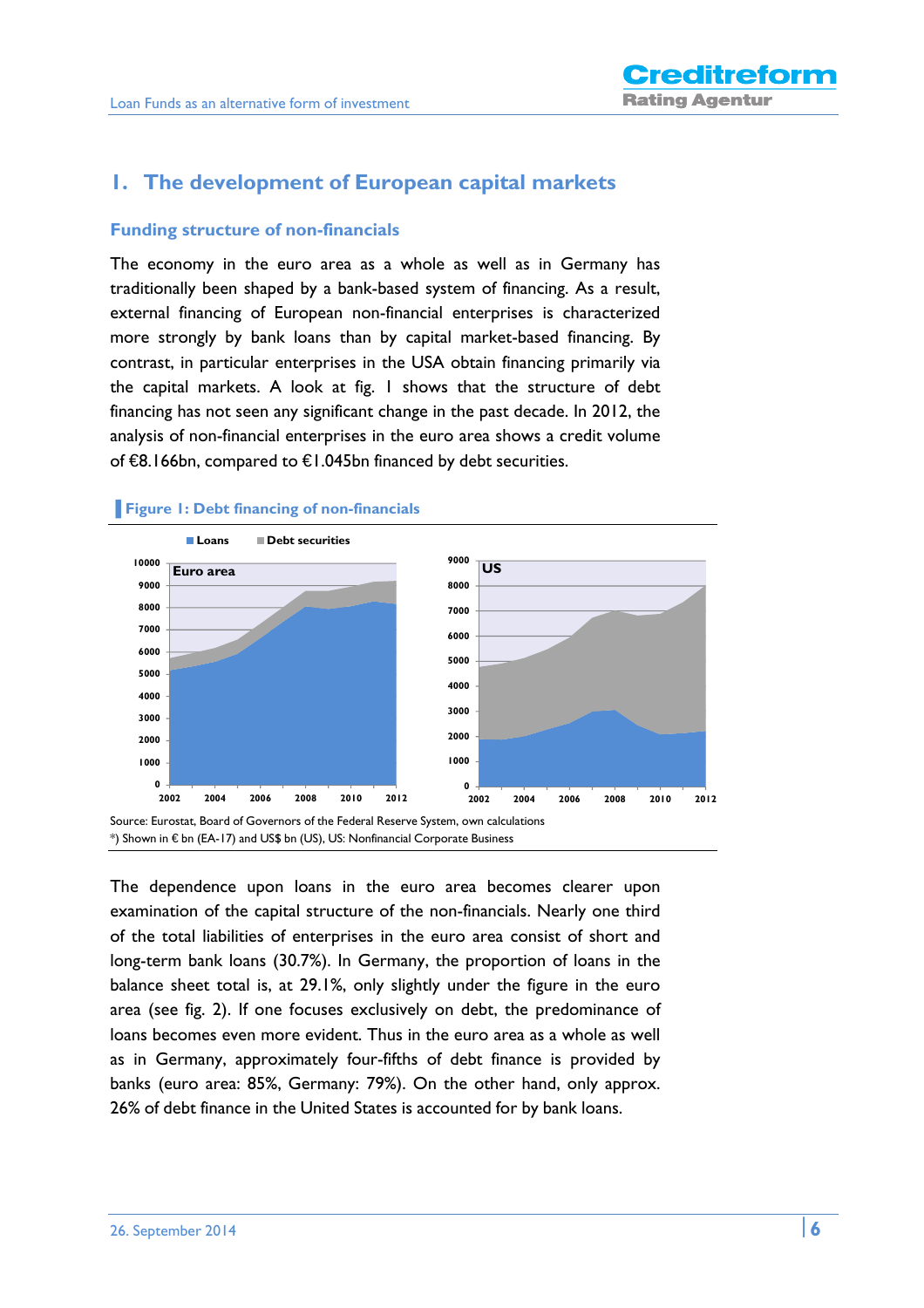

#### **▐ Figure 2: Capital structure of non-financials**

#### **The asset side of the banks' balance sheet**

The aggregated balance sheet of banks in the euro area shows that no fundamental change has occurred with regard to the structure of the assets side since 2003 (see fig. 3). It is, nevertheless, remarkable that the proportion of loans has diminished over the last decade. Thus the proportion of loans dropped from 61.2% in 2003 to 55.8% in 2013. At the same time the proportion of external assets has decreased in the last few years 12.7%, having been at 16.5% in 2007.



#### **Figure 3: Structure of the asset side of the bank balance sheets in the euro area**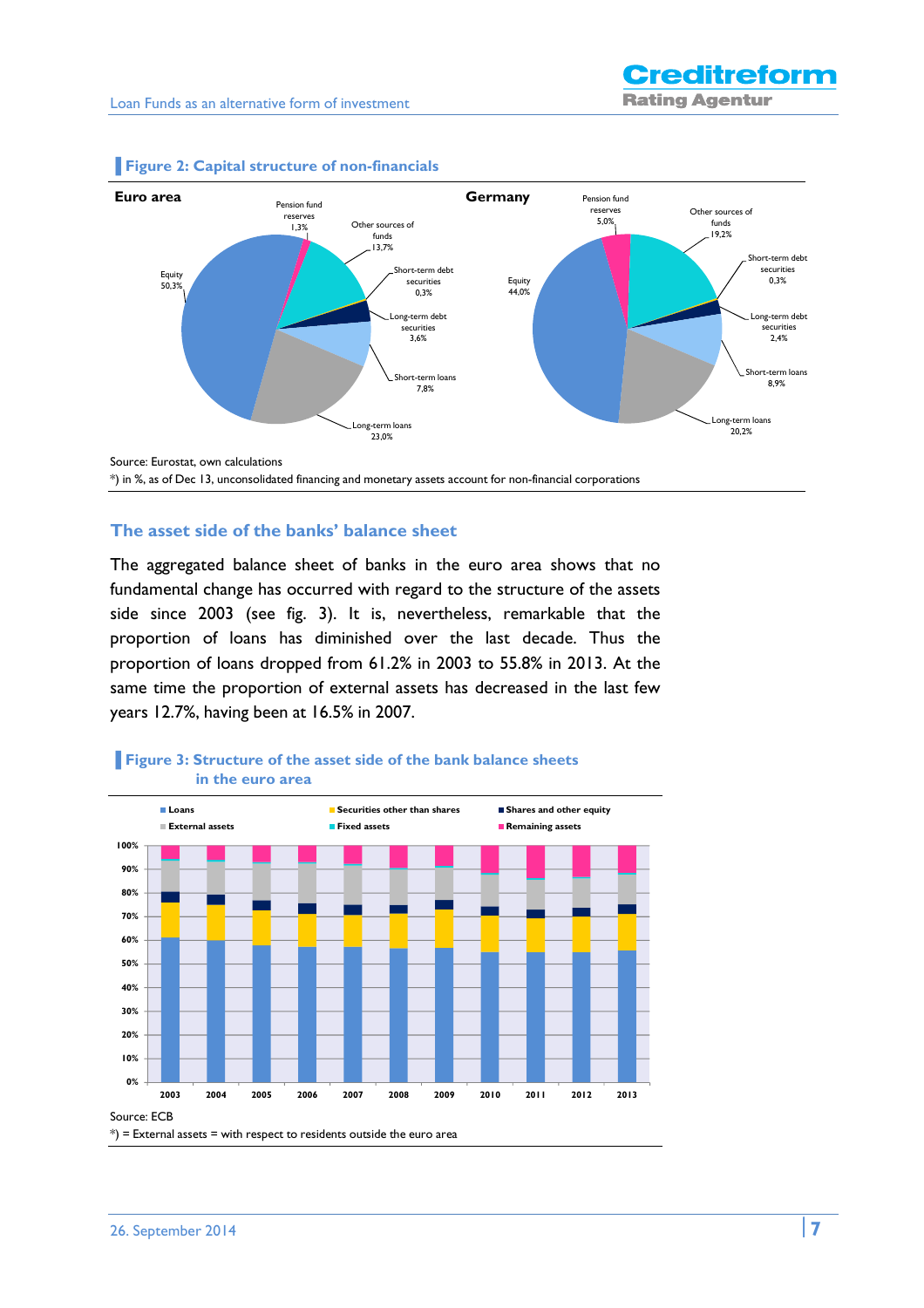There are nevertheless national differences with regard to the structures of the asset side of the balance sheet (see fig. 4). Thus the proportion of loans is lowest in economies such as the United Kingdom (48.5%) and Finland (50.2%), which show a predominance in market-based financing. In Germany (58.8%) and in the southern European economies (IT: 58.8%; ES: 58.0%), the proportion of loans is noticeably higher.



#### **Figure 4: Asset side of bank balance sheets in selected countries**

#### **Securitization market**

The European securitization market grew substantially ahead of the financial crisis and peaked in 2009 at an outstanding volume of US\$3.065 trillion (see fig. 5). Since then, the market in Europe has dwindled significantly. At the end of 2013 the outstanding volume amounted to only US\$1.981 trillion. This substantial decrease is primarily attributable to the Residential Mortgage-Backed Securities (RMBS) segment. Between 2009 and 2013, the outstanding volume of RMBS fell by approx. US\$720 bn to approx. US\$1.162 trillion. In relative terms, the Collateralized Debt Obligations (CDO) segment, whose outstanding volume fell by almost half from US\$349 trillion to US\$175 trillion, took the most dramatic downturn. The Asset-Backed Securities (ABS) segment was, at US\$265 trillion, the second largest segment in the European securitization market at the end of 2013 (2009: US\$298 trillion).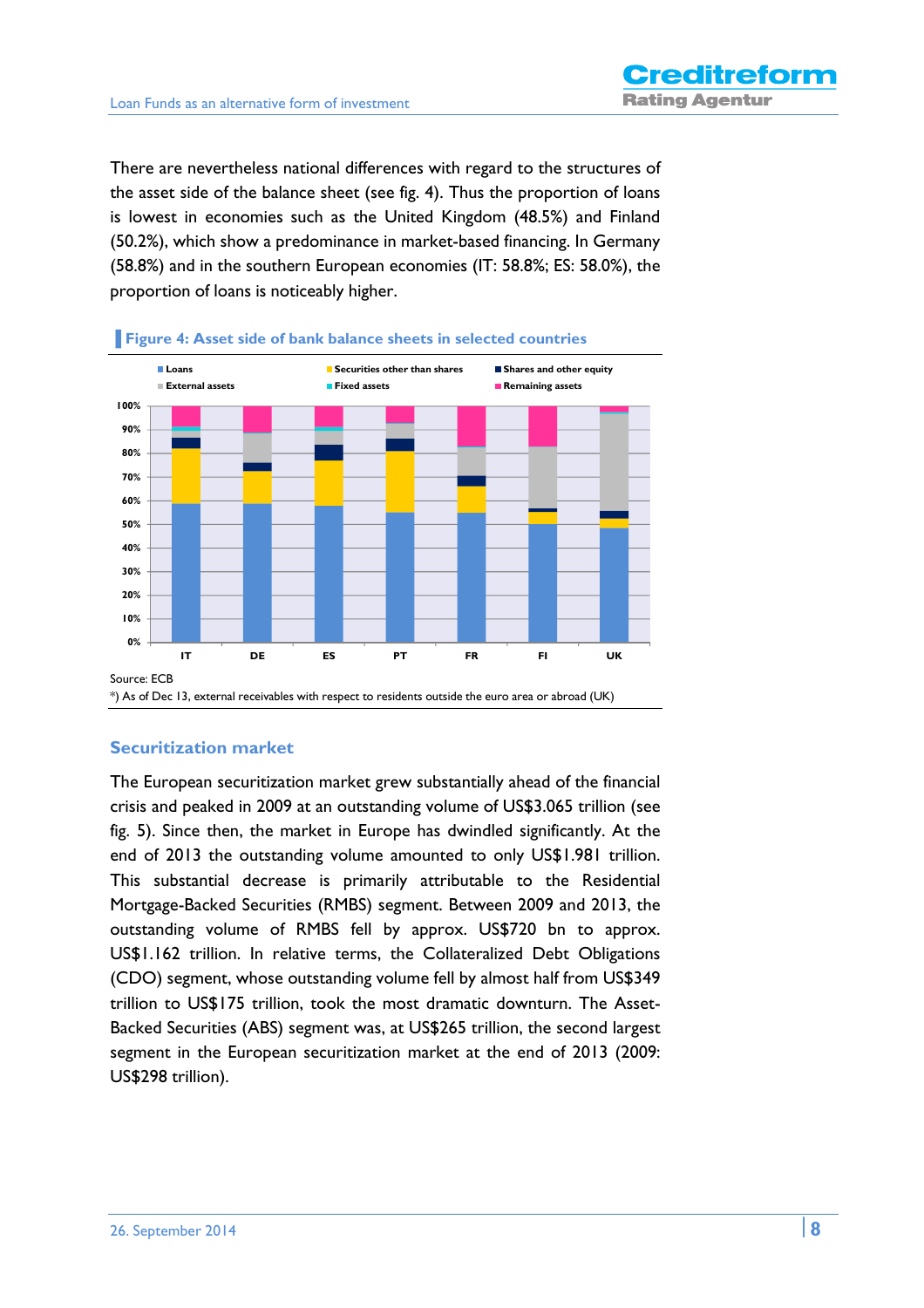

#### **Figure 5: Securitization market in Europe (in US\$ trillion)**

The securitization market in Europe is relatively small compared to that of the U.S. The US securitization market has shown a visible decline since 2007, when it peaked at approx. US\$11 trillion. However, the US market was five times the size of its European counterpart at the end of 2013 with an outstanding volume of approx. US\$10 trillion. The issuance activity in the United States since the financial crisis has remained relatively strong in 2013 the issuance volume amounted to approx. US\$2.200 trillion. In Europe, issuance of securitizations has declined massively since 2008. While the issuance volume was at approx. US\$1.2 trillion in 2008, in 2013 it was at a volume of only approx. US\$240 bn. Before the financial crisis, issuances were placed for US\$845 trillion (2007) and US\$620 trillion (2006).

In a national comparison, the German securitization market has in particular declined significantly (see fig. 6). In 2006, the volume of outstanding securitizations was US\$176 bn; in 2013 it had declined to only US\$90bn. The volume in Spain decreased to a similar extent, where a decline of 40% to US\$239 trillion was registered. The decline in the Netherlands was relatively low, with a drop in volume from US\$395 trillion to US\$352 trillion. On the other hand, the securitization market in Belgium has grown from US\$72 trillion to US\$115 trillion. The greatest market activity in Europe continues to be in the United Kingdom. While the UK securitization market has contracted significantly, the outstanding securitization volume amounted to US\$570 bn in 2013 (US\$952 in 2008), which corresponds to a market share of approx. 29%.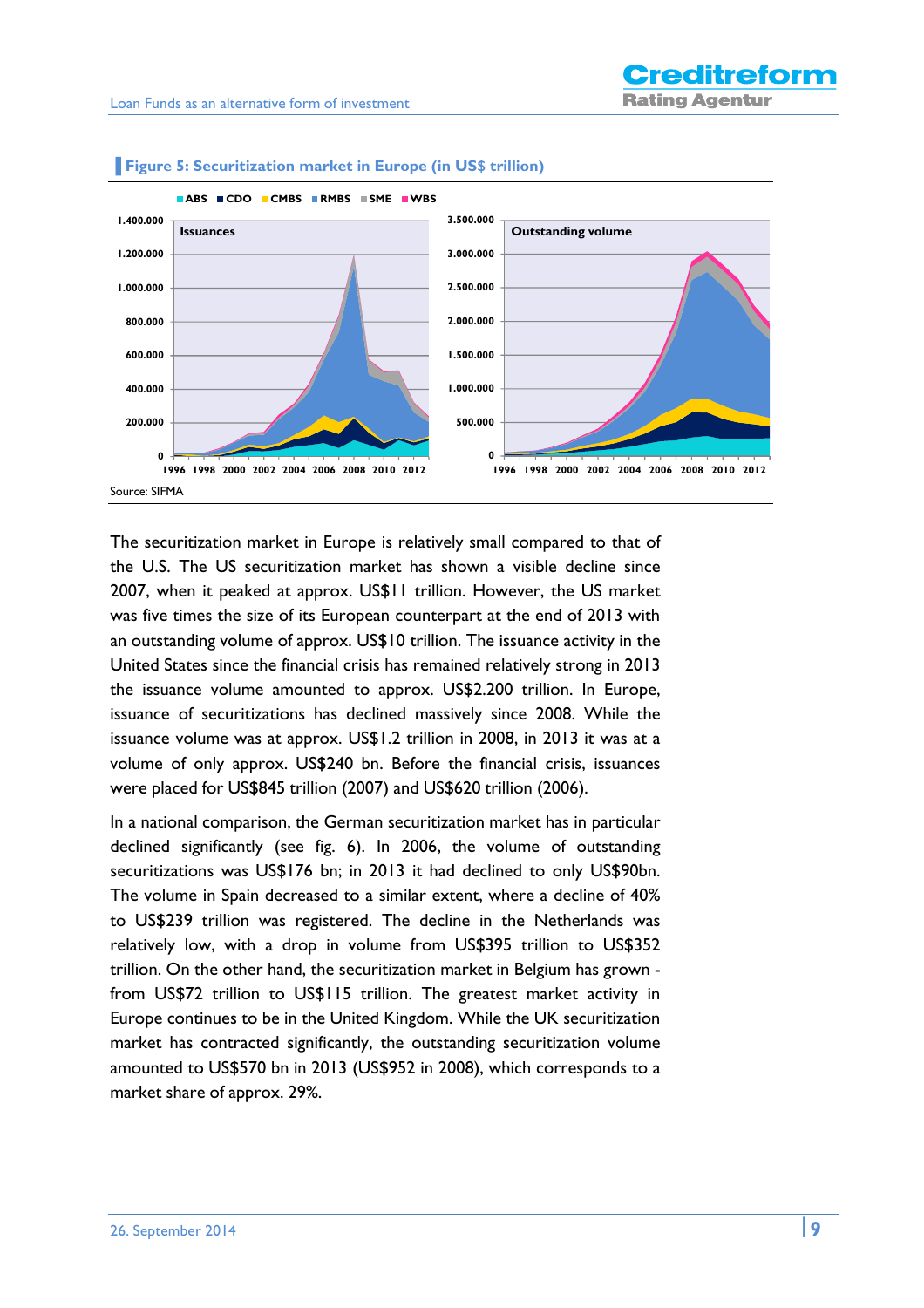

#### **Figure 6: Outstanding securitizations in 2008 vs. 2013 (in US\$ billion)**

#### **Asset-based finance – loan funds**

However, the loan fund segment has become increasingly dynamic in the last few years. This became evident in our analysis of the number of European loan funds and their target volumes. Thus the number of real estate loan funds started in Europe since 2011 has seen a substantial increase (see fig. 7). While five mortgage loan funds were started per year in 2007-2010, in 2011 and 2012 that number had already risen to eleven and nine funds, respectively. What is remarkable is the significant increase in issuance activity in the last one and a half years. In 2013 nearly as many loan funds were issued (18) as in the two previous years. In the current year (up to June 2014) the number of funds has already reached 21. At the same time, the targeted volume of loan funds rose significantly. In 2011 and 2012 the targeted volume was in total  $\bigoplus$ .9bn and  $\bigoplus$ .2bn respectively. By contrast, the volume in the first six months of 2014 alone amounted to  $\epsilon$ 1.1bn having been at €9.1bn in 2013.

A similarly dynamic development was seen in the European market for loan funds in the field of infrastructure (see fig. 8). In 2012, the number of infrastructure loan funds started had nearly doubled to six. This level was maintained in 2013 with a total of seven funds, until the current year, when twelve loan funds were registered alone in the first six months. As of mid-2014, the European market includes a total of 42 infrastructure loan funds with a target volume of approx. €12.6bn (placed and securitized by third parties), whereby the market grew substantially, especially due to the dramatic increase in 2012 (€3.6bn) and 2013 (€4.2bn).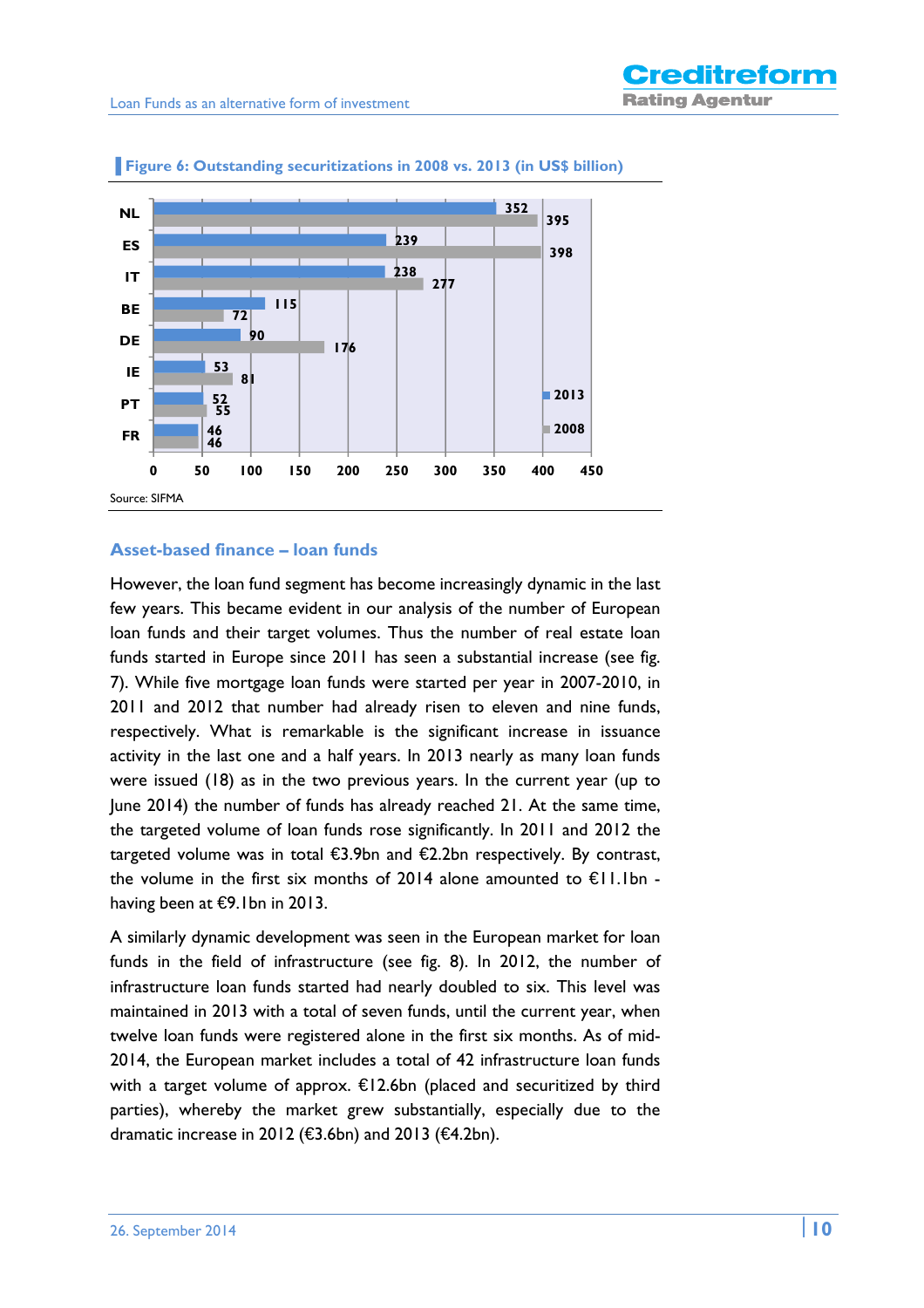

**Figure 7: Real estate loan funds in Europe** 

Source: Preqin, own calculations

\*) Volume includes placed loan funds and funds in the placement stage

#### **Figure 8: Infrastructure loan funds in Europe**



\*) Volume includes placed loan funds and funds in the placement stage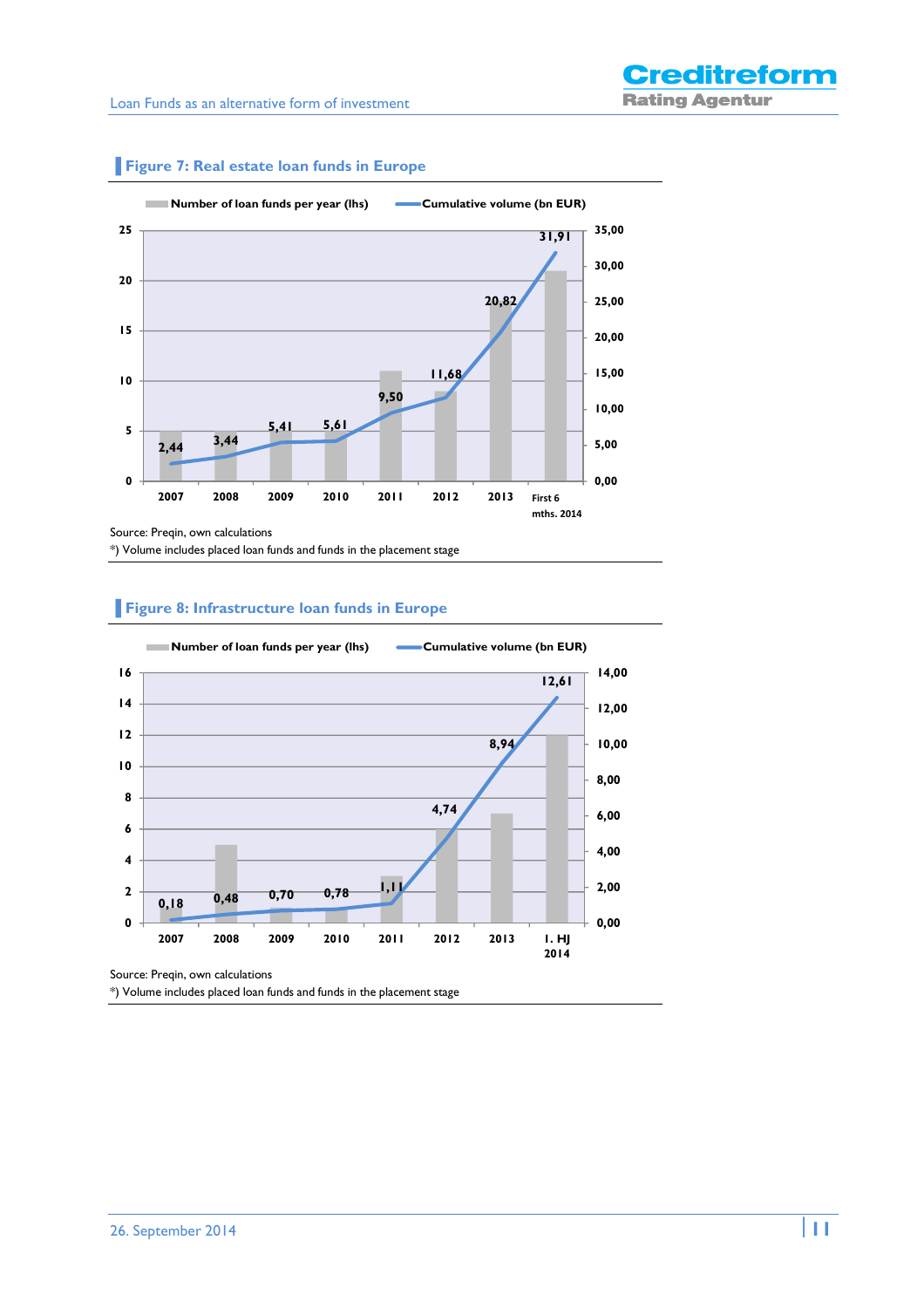# **2. Impulses for the outsourcing of credit risk through asset based finance**

The developments in the banking sector are still characterized by the efforts of banks to adjust their business model. In particular, the deleveraging of banks has led to radical changes in the financing field. In the wake of the shift from debt to equity financing, the banks are noticeably reducing their riskweighted assets. Creditreform Rating has recorded four trends leading to the Asset-Based Finance segment (ABF) taking on a more prominent role in outsourcing credit risks than in the past: (i) regulatory requirements; (ii) the field of tension between aversion to risk and search for yield; (iii) high demand for long-term financing; and (iv) political will.

#### **Regulatory requirements**

European banks are subject to increasingly strict regulation. Due to the implementation of Basel III, the banking sector is subject to stricter requirements related to the quality and quantity of capital. In the course of this, banks in Europe are endeavoring to scale back their assets and increase their equity base. Accordingly, the capitalization of European banks has improved markedly; already banks exceed on average the minimum requirements for core tier 1 capital (CT1) which is primarily comprised of subscribed capital and reserves. At the end of 2013, the share of riskweighted assets covered by CT1 was an average (median) of 12.4% - a noticeable increase from June 2011, when the core capital ratio of the Group 1 banks averaged approx. 10%. In September 2014, the European Banking Authority (EBA) published for the first time the CT1 ratio as of 31 Dec 2013 in its Basel III monitoring report, assuming full implementation of the Basel reform package. Due to the change in the definition of capital, the ratio of tier 1 core capital would fall from 12.4% under current rules to 10.1% under the CRD IV framework (after the transitional arrangements have expired). Group 2 banks would have an average core capital ratio of 10.3% (fully-implemented CRD IV package) - 13.2% under current rules.<sup>i</sup>

The improvement in banks' capital ratios was achieved by the reduction of risk-weighted assets, which is more pronounced than the reduction of total assets. According to calculations made by the Bank for International Settlements, approximately half of the increase in the CT1 ratio is accounted for by the reduction of risk-weighted assets.<sup>ii</sup> By means of a combination of asset sales and a replacement of high-weighted loans with safer ones, banks have reduced their exposures with high risk weights. This development was accompanied by a decline in lending to the business sector and by a stagnating number of loans granted to private households.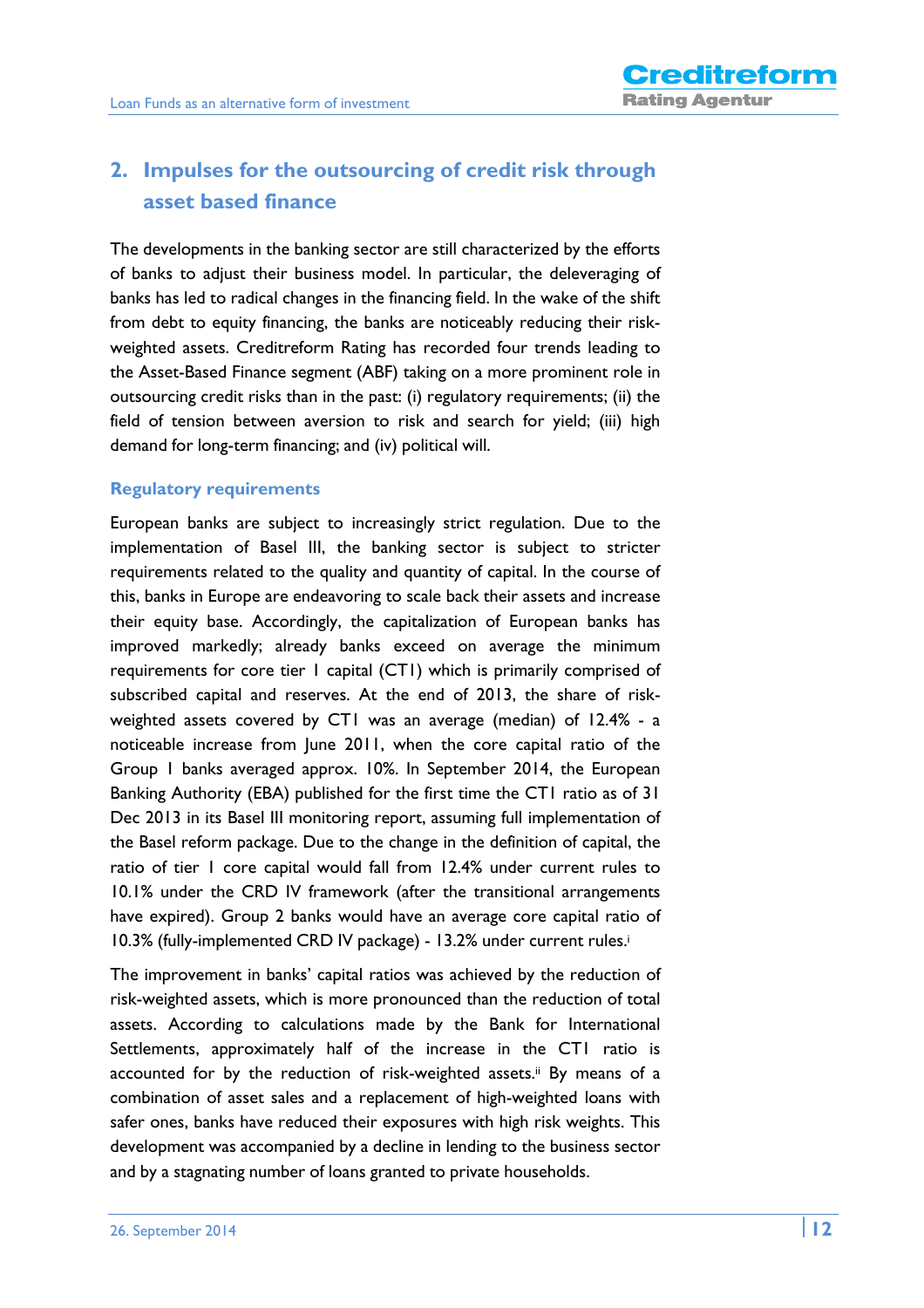In our view, ABF will constitute a valuable support for the deleveraging process for banks; the increased use of instruments such as loan funds enables banks to outsource credit risks from its balance sheet, thus reducing their capital requirements and financing costs. Proceeds resulting from the sale of assets can be used for new business or to pay down debt. They also simultaneously create, by selling their assets, new investment opportunities for participants in the financial market who find themselves faced with insufficient investment opportunities.

#### **Tension between search for yield and risk aversion**

Institutional investors, particularly insurance companies and pension funds, seek forms of investment which yield high returns. The current interest rate environment, as well as the monetary policy measures, has led to a decrease in the yields of asset classes such as government bonds, and the monetary policy of the most important central banks remains expansionary. The interest rate of the European Central Bank (ECB) was lowered on 4 September 2014 to 0.05%. In addition, the ECB announced that it wanted to buy loan securitizations (ABS papers) and covered bonds starting in October. With regard to the future, the ECB has repeatedly stressed that it will maintain the present high level of accommodation with regard to its monetary policy and that key interest rates will remain at the current level for a prolonged period of time.<sup>iii</sup>

At the same time, risk aversion on the part of institutional investors has risen markedly in the past few years, leading to an increasing search for lowrisk, 'safe' alternative investments ('flight to quality'). While the yield spread between asset classes such as government bonds and riskier assets such as corporate bonds have widened, this is not in accord with the aim of strengthening its aggregate capital position and reducing risk-weighted assets with a high risk-weight.

Banks as well as insurance companies thus find themselves in a field of tension in which they are to generate higher yields. Banks - for whom interest is an important source of income - are experiencing difficulties due to the fact that their interest margin has fallen in the current interest rate environment, and many insurance companies are faced with the challenge of not being able to service guarantees, should yields from their investments continue to fall due to the current market developments. On the other hand, the banking and insurance sector is faced with increased capital requirements under Basel III and Solvency II. This causes investment forms offering a high level of investment security in addition to relatively high yields to be correspondingly attractive. This brings alternative investment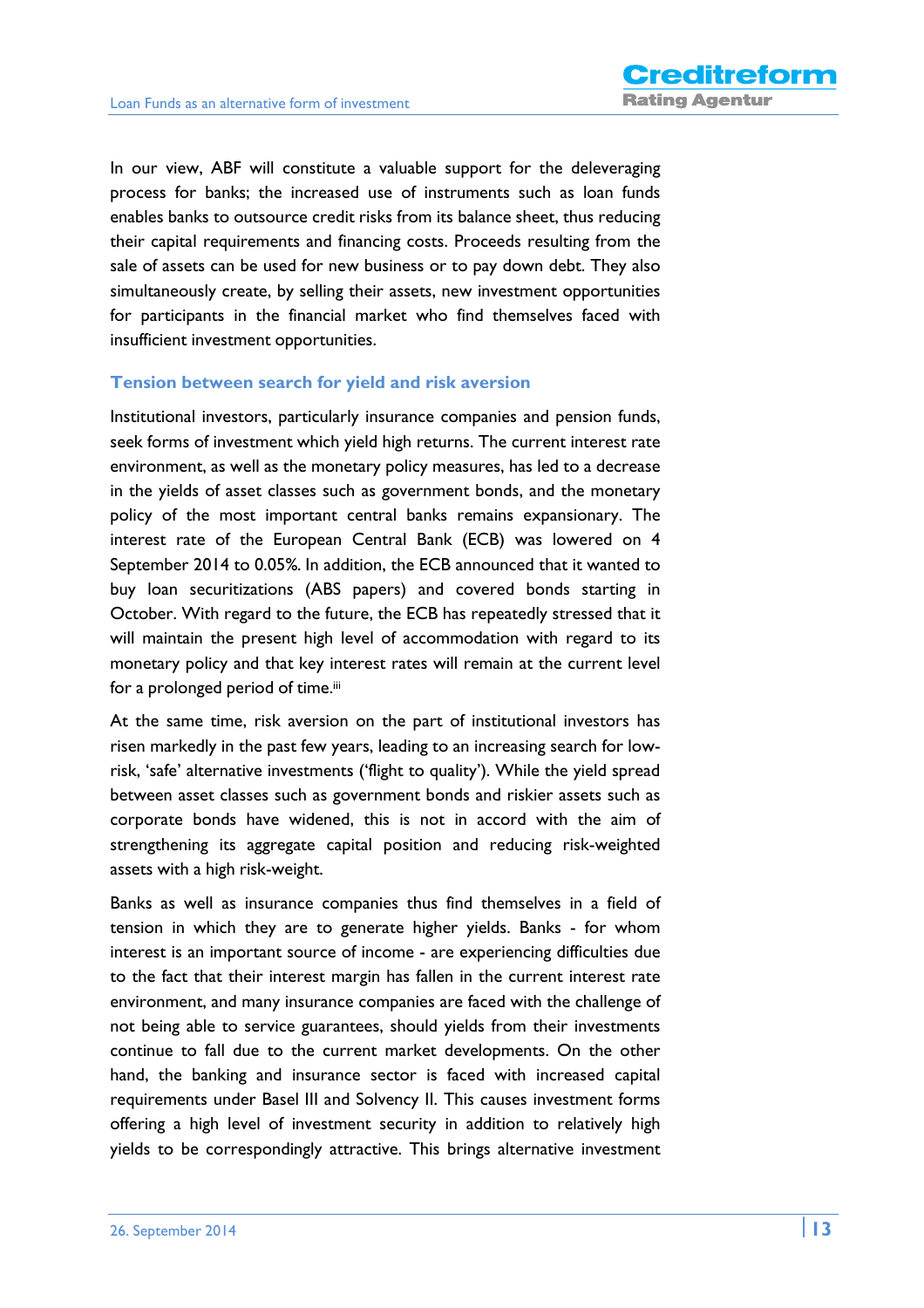forms such as loan funds back into focus, which is based on assets in the areas of real estate or infrastructure.

#### **High demand for long-term financing**

Long-term ABF portfolio investments are particularly attractive because they offer the opportunity to diversify financial instruments and to achieve relatively high yields. Additionally, in the best case, stable and predictable cash flows can be realized over a long period of time - even in times of economic tension. Also, the bonds' credit risk subsides more quickly in the course of time than is the case with other forms of investment, e.g. corporate bonds (see fig. 9). Moreover, in the event of default, higher recovery rates and liquidation proceeds can be achieved.





In addition to this, there is an enormous demand for long-term financing in the European Infrastructure market in particular. The European Commission estimates the investment needs for infrastructure networks in the areas of transport, energy and telecommunications for the period from 2014 to 2020 at approx.  $\epsilon$ I trillion.<sup>iv</sup> Economists at the European Investment Bank (EIB) assess this forecast as definitely too low and in their conservative forecast assume an investment demand of €8.4 trillion until 2030, which would correspond to an annual investment demand of €470bn.<sup>v</sup> Considering that public authorities in Europe are plagued by heavy debt and the European banking sector has considerably restricted lending, the financing gap which has opened up needs to be filled by other stakeholders, in particular institutional investors and alternative forms of financing. The latest research carried out by the Bank for International Settlements on the challenges for infrastructure financing also indicates that alternative forms of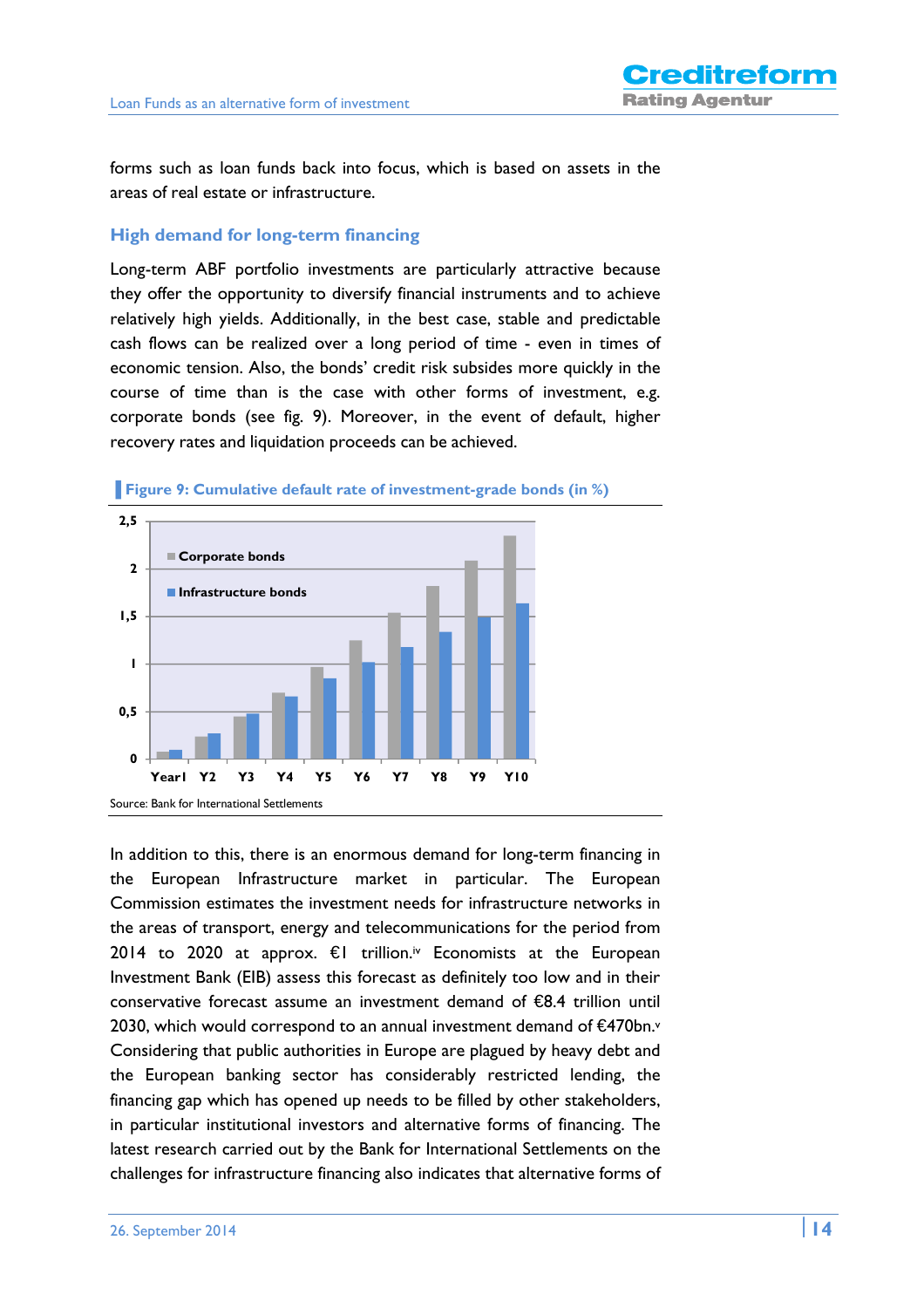financing will take on a key role, as they make investments in the infrastructure segment accessible to a broader group of investors and enable access to the financial resources of the capital markets.<sup>vi</sup>

#### **Political will**

In this context, the revitalization of markets for high-quality securitization products (including ABF) is increasingly becoming a topic among political decision-makers in Europe. Thus the EU Commission notes in March 2013 in its Green Paper on the long-term financing of the European economy in March 2013 that, due to the declining role of banks in granting long-term loans, new demand for the channeling of financing in long-term investment is being created, which will open up new opportunities for market-based financing.vii In its communication to the European Parliament and Council, the Commission finally outlines a schedule for long-term funding in March 2014 and speaks in favor of the development of capital market solutions.<sup>viii</sup>

The endeavors of the EU commission, to create a new type of fund - the European Long-term Investment Fund (ELTIF), move in the same direction. Such funds are to promote investments in long-term assets. In order to ensure that an ELTIF is based on long-term assets, a minimum of 70% of its capital must be invested in 'eligible' assets; these include assets such as infrastructure, real estate, ships, aircraft, or shares in other ELTIF. At the same time, 30% of the capital can be invested in other assets. On the other hand, an ELTIF may make not engage in short selling nor invest in commodities or financial derivatives.ix

Furthermore, the Europe 2020 Project Bond Initiative, a joint project of the EU and EIB, underlines the political will to revive European capital markets.x The Project Bond Initiative aims to stimulate investment in the infrastructure areas of transport, energy and telecommunications, whereby institutional investors are to be more intensively involved in debt financing.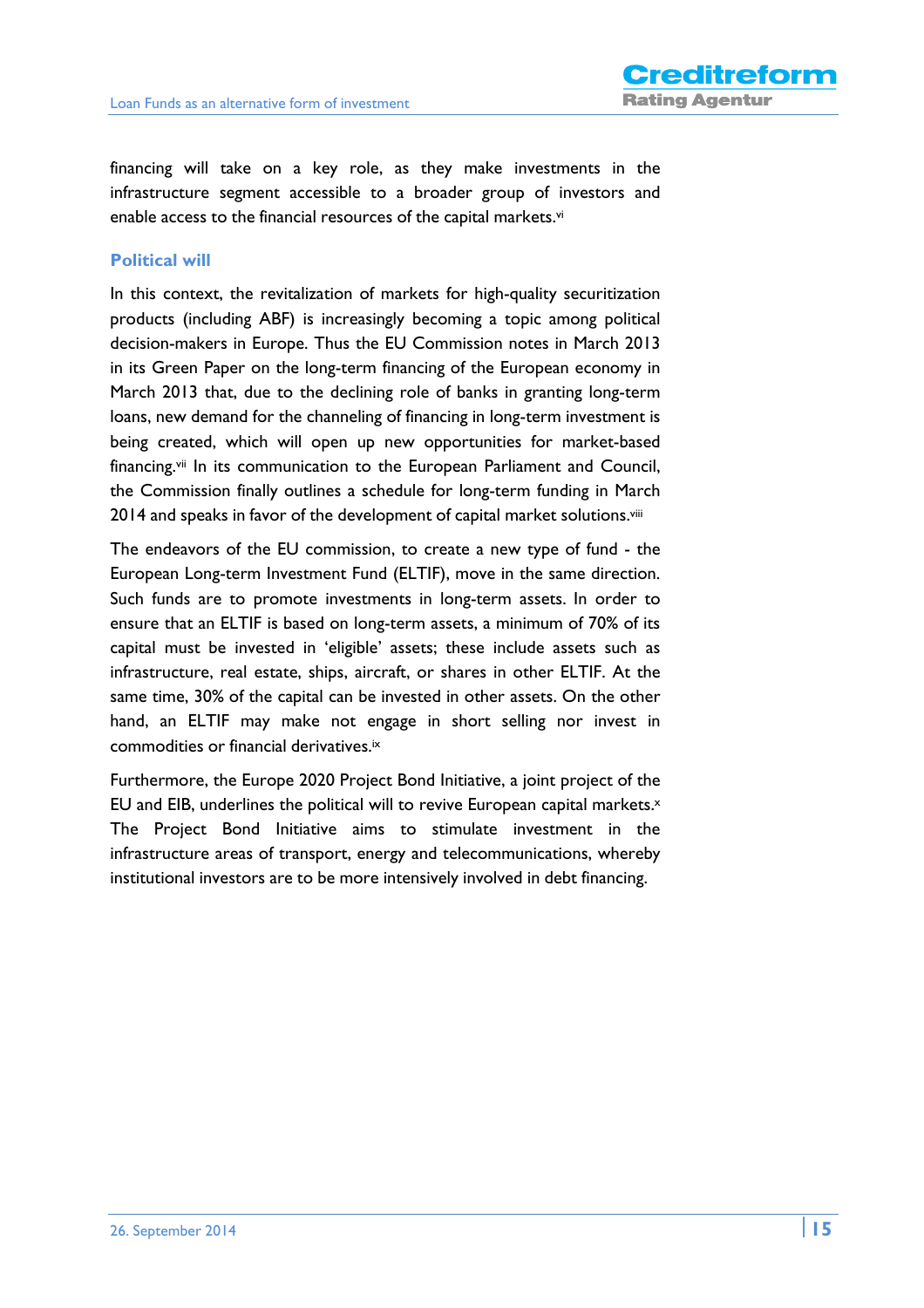## **3. A basic structure for loan funds**

ABF is equally attractive for borrowers and long-term investors. Fundamentally, institutional investors can thus diversify the exposure resulting from the underlying assets with regard to sectors, geographical orientation, and liquidity preferences. From the perspective of investors, ABF provides investment opportunities in asset classes in which they need not invest directly and individually. At the same time, ABF offers a high degree of flexibility concerning the preferences of investors with regard to maturity, coupon, effective yield and risk. For banks, ABF provides a possibility for risk transfer and regulatory capital relief. The amount of regulatory capital relief depends here on the reduction of risk-weighted assets, which in turn depends on the parameters of the loan fund. At the same time, high-quality securities can be created in the course of these transactions for the collateralization of further debt financing. In the following, we will elaborate on the loan fund as an ABF instrument as opposed to traditional securitization.

One type of investment that provides institutional investors with access to the aforementioned investment opportunities are loan funds. In the case of this investment instrument, an investment vehicle is established - the loan fund - which usually invests primarily in illiquid and non-tradeable assets. The spectrum of assets is broad, ranging from commercial real estate, hotels, and residential real estate to transport such as ships and aircraft to infrastructure assets. The Infrastructure Asset class is very multifaceted. Investment objects can be divided into the sectors of Transport (road and rail networks), Communication (e.g. cable networks), Energy (power plants, gas & oil networks, etc.), and Public Utilities (water, sanitation).

However, no fixed structure regarding the parameters of this investment instrument has emerged as yet. Usually, a Fund Manager will assume responsibility for investment decisions as well as the subsequent supervision of the projects, in the course of which he is responsible for the monitoring of assets, portfolio management, and for transaction and risk management. This so-called Alternative Investment Fund is designed as a closed-end fund.<sup>xi</sup> The loan fund is financed either by means of equity in the form of shares or via the issuance of debt instruments (see fig. 10).

Fundamentally, there are two major differences between loan funds and asset-backed securities. On one hand, the number of assets in which the loan fund invests tends to be much lower than with an ABS pool. In particular, there is no slicing into tranches in a loan fund structure. Accordingly, there is no order of payment ("waterfall structures"), so that in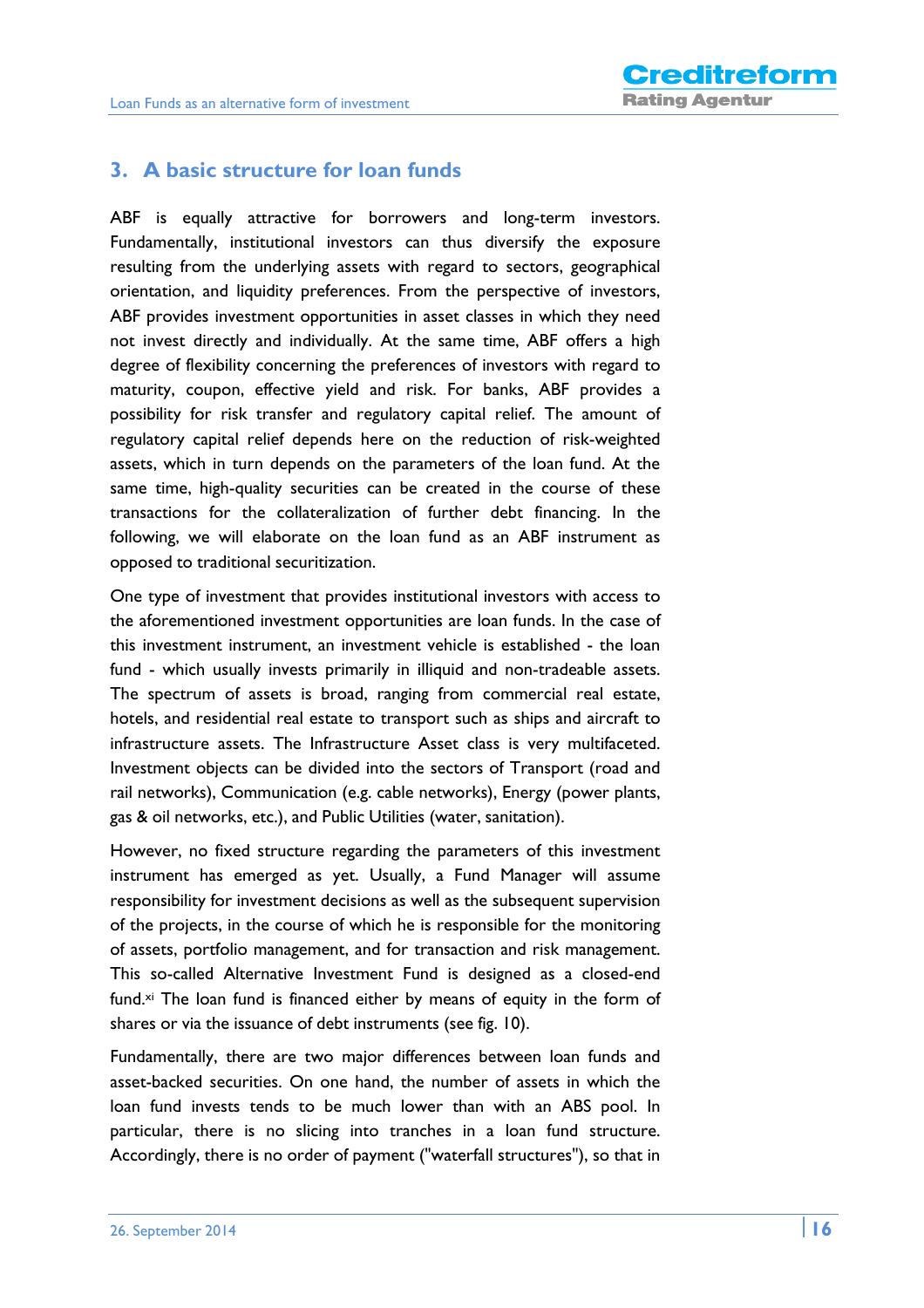the case of default on underlying assets, there will usually be no cascade of payments. In the case of a simple ABS structure, the equity tranche is the first to be affected by losses, followed by the mezzanine tranche and, finally, the senior tranche. This is not the case with loan funds, where shares are subject to a pari passu provision. In the case of loan portfolios, however, it can happen that e.g. the individual underlying loans each have a different order of payment.



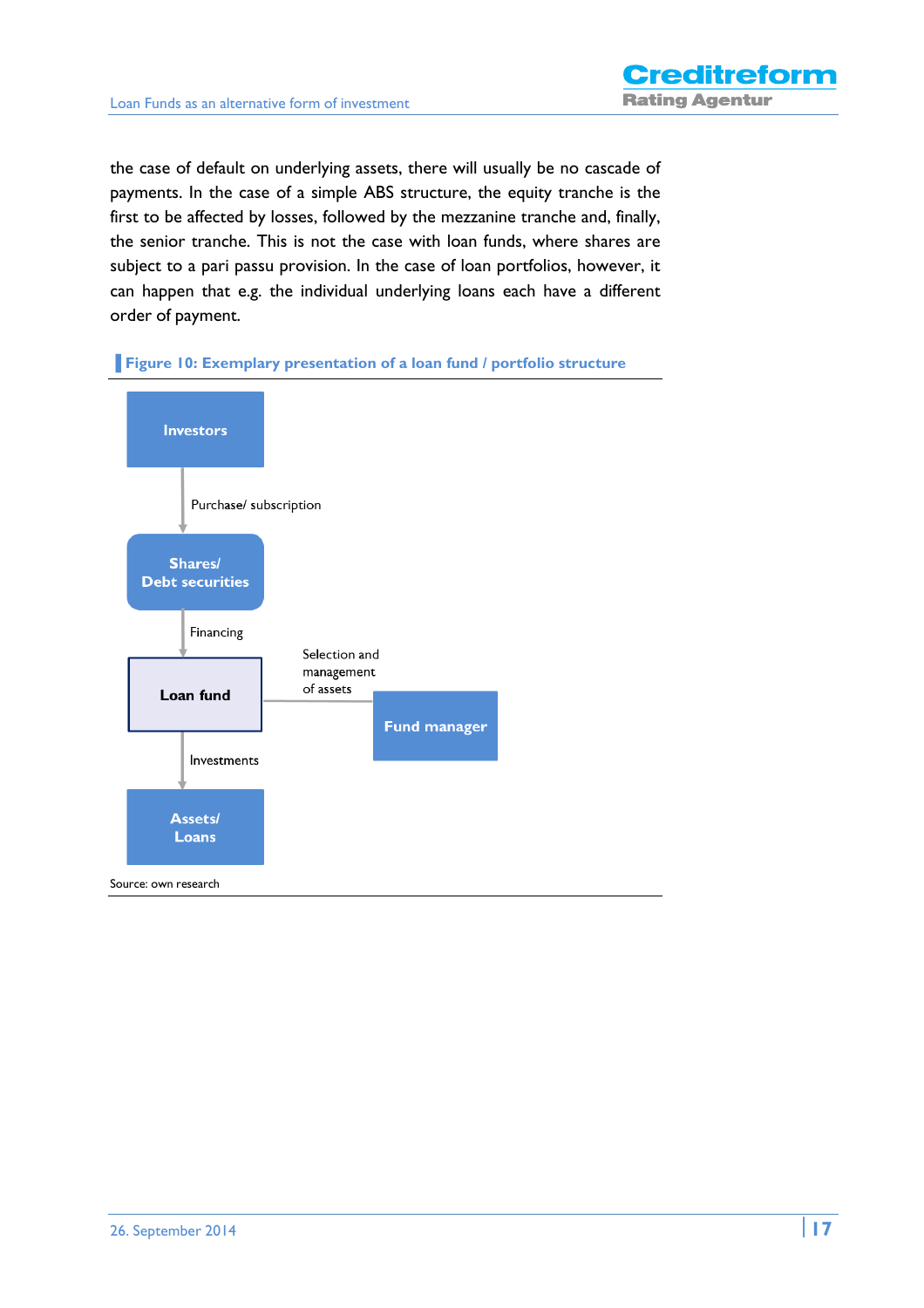## **4. Creditreform rating as an important element in the process chain**

The complex structure of loan funds poses a challenge in the evaluation of investment-related risks, thus justifying the demand for ratings. Thus Creditreform Rating plays an important role in outsourcing credit risk via ABF instruments such as loan funds, as we carry out an analysis of the existing, future, and potential risks at various levels.





A look at fig. 11 shows that Creditreform ratings increase the transparency of complex financial instruments and can therefore facilitate investment decisions in the areas of infrastructure, real estate, etc. Here, several levels of analysis are included as part of the rating process, whereby the analyses of individual levels is always carried out with a view of potential and significant risks which might jeopardize business operations, the immediate servicing of debt securities, or the repayment of invested capital.

Creditreform rating carries out a detailed analysis at the level of the securities issued of the transaction structure, issuance terms and conditions, legal structure, and the quality and intrinsic value of the underlying securities. The ability of the issuer to fully service its interest payment and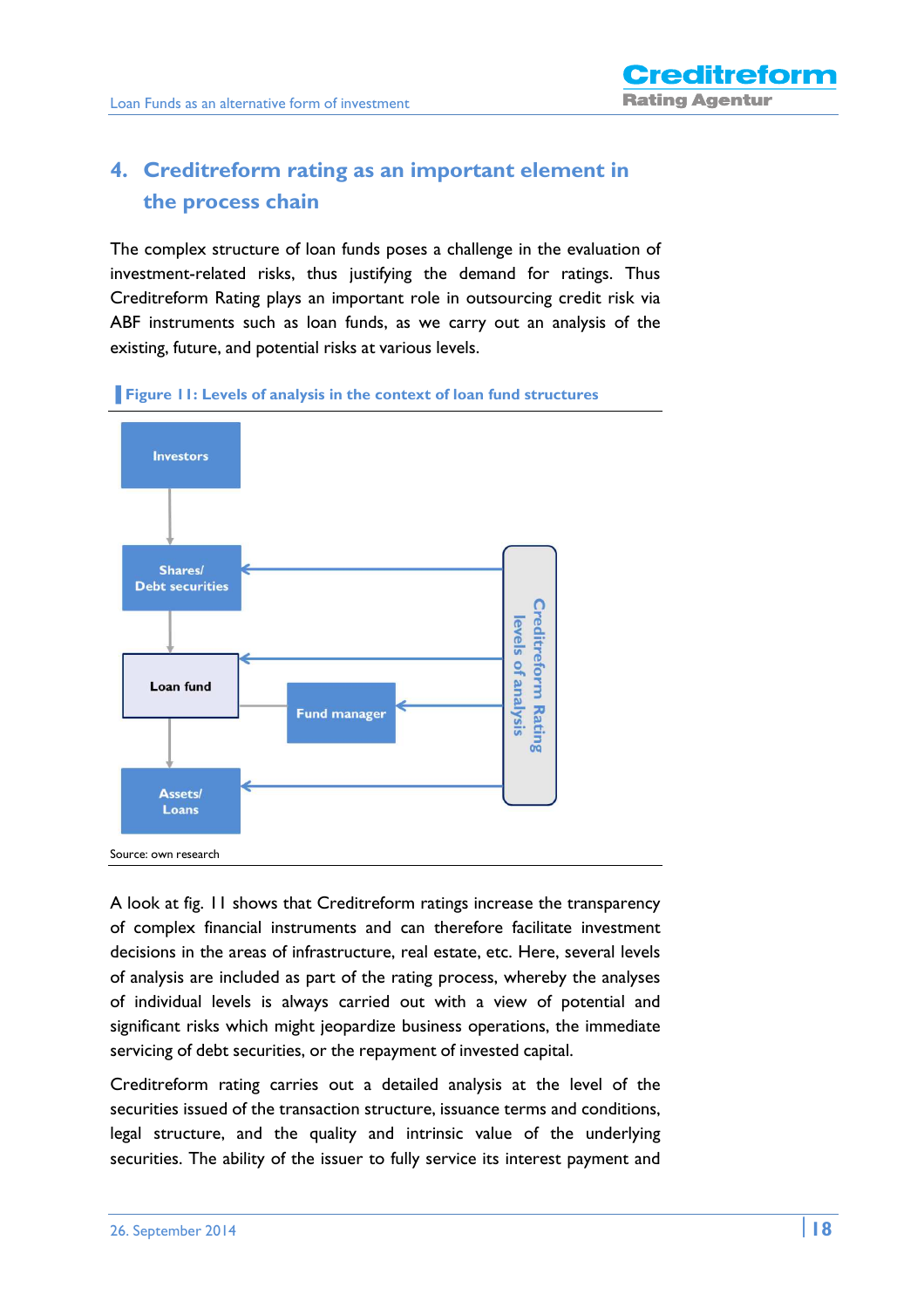repayment obligations depends decisively on its liquidity, which is generated from interest income as well as from repayments and returns on the part of debtors under the purchased loans. Thus the economic success of the bond is determined to a large extent by the economic development of the loan portfolio and loan fund, which is in turn dependent upon the economic development of the individually acquired financing and its debtors, as well as upon the underlying assets.

In view of this, the loan portfolio or loan fund underlying the issue is of central importance to the issuer as a cash-generating unit. In the context of evaluating the loan fund, Creditreform Rating evaluates the investment strategy, anticipated cash flows, and yields in addition to the structure of the fund, portfolio, and terms and conditions. In this context, the Fund Manager undergoes a qualitative assessment. Assessment criteria are i.a. the track record with regard to deal sourcing, the quality of the loan selection, and the investment process.

In order to render loan funds more transparent, we also analyze the underlying securities separately, thus contributing to the identification of high-quality assets for the pool of receivables. Here, in addition to the creditworthiness of the borrower and intrinsic value of the assets, we focus on cash flow stability and anticipated performance. Risks related to covenants as well as industry-related risks also play an important role in this context.

Frequently there are 'blind pools' underlying the loan funds or loan structure, i.e. the concrete investment objects are unknown at the time of issuance. Creditreform Rating creates scenario-based cash flow models based on which we then carry out analyses of Monte Carlo simulations in order to evaluate, using stress scenarios, the coverability of the debt instruments by the loan portfolio or underlyings. The aim of such a cash flow model is to evaluate, in various stress scenarios, the effects of the loan portfolio or underlyings on the coverability of the debt securities. Usually we employ additional risk-oriented, weighted, scenario-based loan-to-value analyses in order to examine whether the ascertained revenues would be sufficient for fully servicing the issuers' entitlements and thus the creditor's claims in the case of enforcement.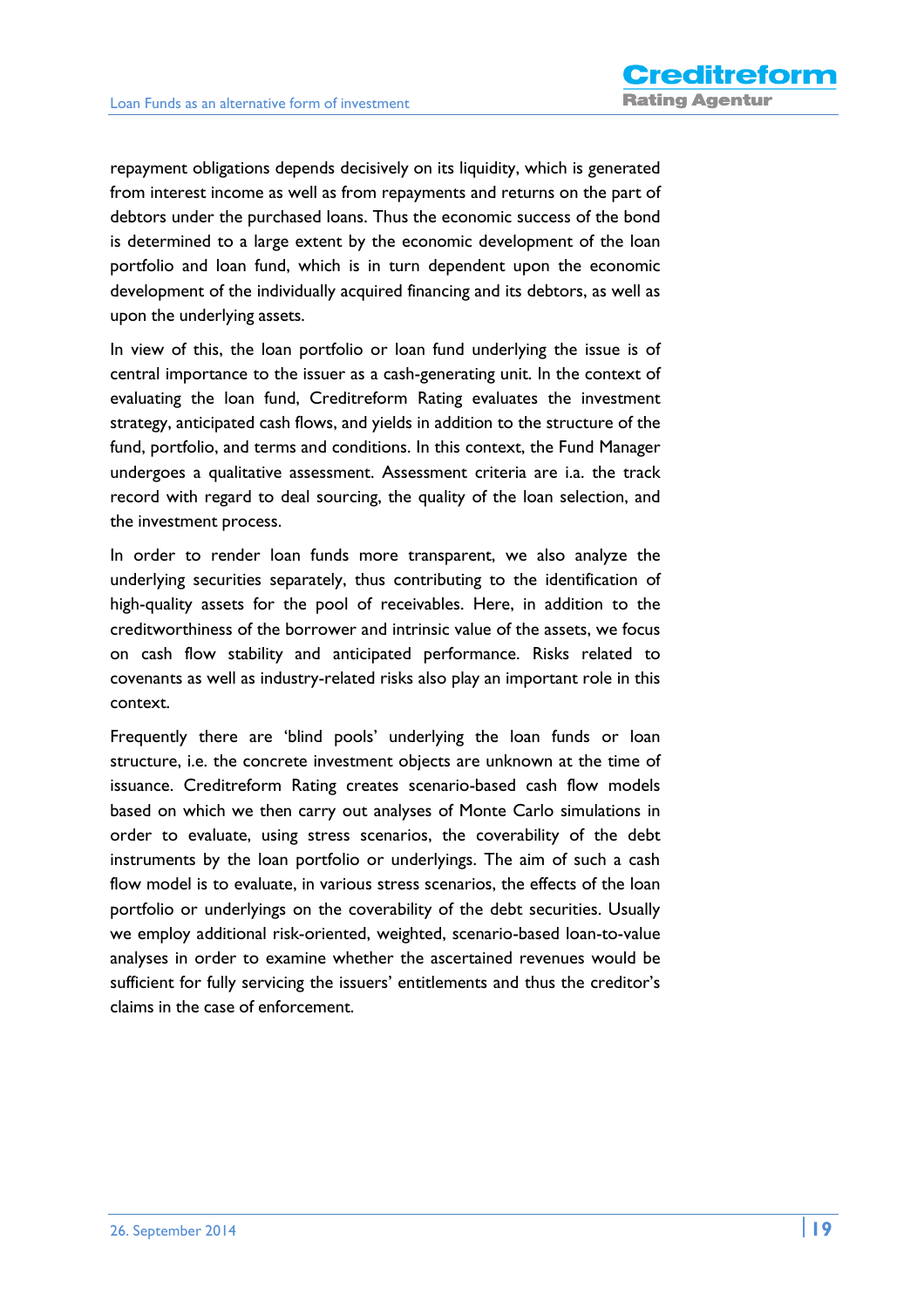## **5. Prospects for loan funds in Europe**

The market for loan financing in Europe is subject to significant changes. In the face of tougher capital requirements for banks by Basel III, many banks have noticeably reduced their traditional lending business. The focus is increasingly on the acquisition of further investors and the successful structuring of financing. At the same time, restricted lending on the part of banks in Europe coincides with a large number of loans which require refinancing.

Accordingly, we expect financing for the European real economy, particularly for infrastructure assets and commercial and residential real estate, to shift increasingly towards capital market-based financing. Given their inherent potential, loan funds can play a significant and sustainable role for European refinancing markets in future. While institutional investors in a low interest rate environment are able to satisfy their demand for solidly collateralized debt instruments of good creditworthiness, loan funds offer banks the opportunity to refinance their financial assets and release regulatory capital.

Currently, regulatory plans for structured finance are being discussed and there are reasonable grounds to believe that the regulatory actions are still being carefully weighed and that there will be no prohibitive impact on the further development of structured finance markets. Thus the ECB has already announced concerns that the proposed capital surcharges being discussed do not sufficiently distinguish between qualitatively superior and inferior financial instruments and that the historical development of the ABS has not adequately been taken into account.<sup>xii</sup> Nevertheless, within the field of financial regulation, structured financing transactions are an issue still under construction.

By contrast, loan funds initially remained unaffected by the regulatory changes, as there is no tranching process. In accordance with article 4 number 36 of Directive 2006/48/EC, a transaction or structure in which the credit risk associated with an exposure or a pool of exposures is tranched is considered to be securitization.xiii Loan funds are thus an attractive form of investment in two respects. On one hand, they can cover the high demand by institutional investors, insurance companies, and pension funds for lowrisk investments. On the other hand, it enables banks to outsource credit risks.

What is particularly relevantsignificant for loan funds, in our opinion, is alone the EU Directive for Alternative Investment Fund Managers - the AIFM Directive (AIFMD), which was implemented in Germany in 2013 by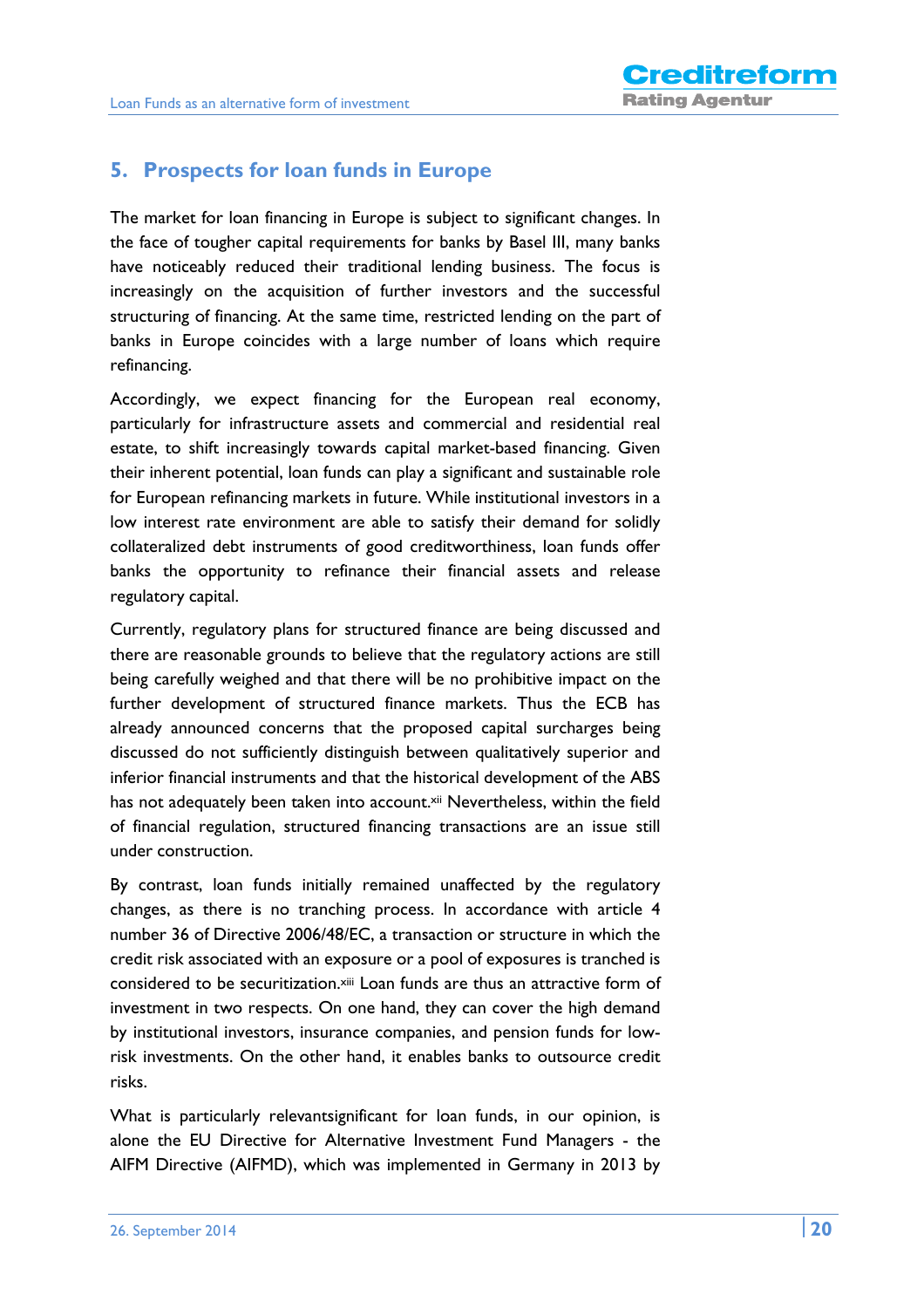means of the German Kapitalanlagegesetzbuch (KAGB). In addition to comprehensive organizational requirements and concrete provisions for risk and liquidity management, the KAGB contains in particular capital requirements.xiv Accordingly, an Alternative Investment Fund Manager must, according to § 25 of the KAGB, have a minimum initial capital of €300,000 inasmuch as it is an internal Alternative Investment Fund Manager, and €125,000 if it is an external Alternative Investment Fund Manager. In addition, an Alternative Investment Fund Manager must have additional own funds of at least 0.02% of the amount by which the value of the managed invested capital exceeds €250m if the value of funds managed by the Alternative Investment Fund Manager exceeds €250m. Furthermore, a capital requirement is provided in order to cover potential professional liability risks arising from business operations pursued by the Alternative Investment Fund Manager.xv

In our view, the favorable conditions and growth potential in the field of infrastructure and real estate indicate positive prospects, in particular for the future of loan funds. This alternative form of investment is an appropriate and certainly complex instrument for covering the need for long-term financing. However, instruments such as loan funds require a high degree of expertise in selecting, structuring and for the ongoing management of the investments. In this context, market participants such as Creditreform Rating will play a pivotal role in increasing transparency and enabling improved risk assessment.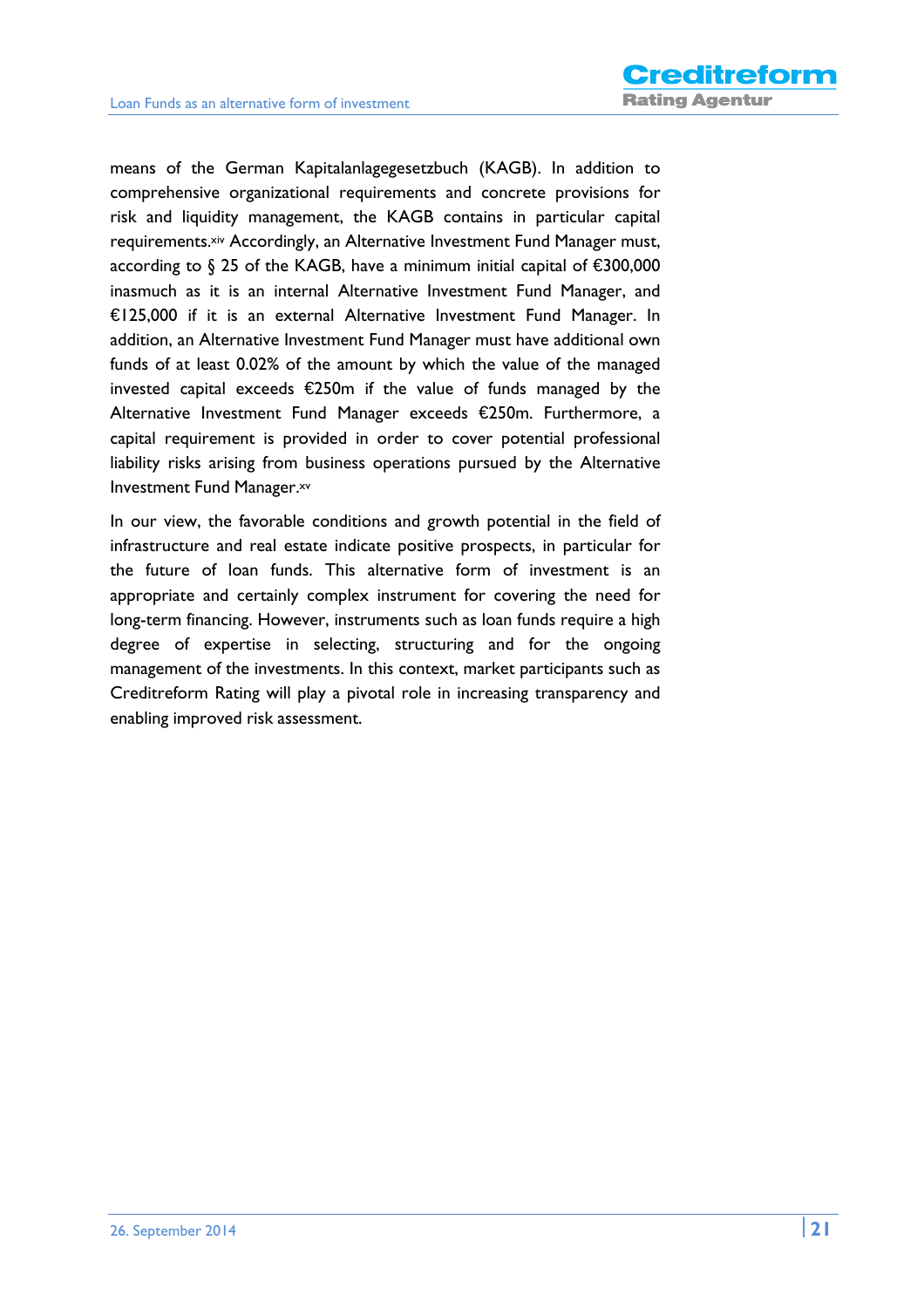## **ENDNOTES**

i European Banking Authority (2014): Basel III monitoring exercise - results based on data as of 31 December 2013, 11.9.2014.

<sup>ii</sup> Cohen, B.H. (2013): "How Have Banks Adjusted to Higher Capital Requirements?", BIS Quarterly Review September 2013, Bank for International Settlements.

iii European Central Bank (2014): Monthly Bulletin August 2014.

 $\frac{1}{2}$ <sup>iv</sup> European Commission (2011): Proposal for a Regulation Establishing the Facility "Connecting Europe", COM(2014) 665 final, 2011 / 0302 (COD), 14.11.2011.

<sup>v</sup> Inderst, G. (2013): "Private Infrastructure Finance and Investment in Europe", EIB Working Papers, 2013/02, European Investment Bank.

vi Ehlers, T. (2014): "Understanding the Challenges for Infrastructure Finance", BIS Working Paper No. 454, Bank for International Settlements.

vii European Commission (2013): Long-term financing of the European Economy, Green Paper, COM(2013) 150 final, 25.3.2013

viii European Commission (2014): Communication from the Commission to the European Parliament and the Council on Long-Term Financing of the European Economy, COM(2014) 168 final, 27.3.2014.

<sup>ix</sup> Proposal for a Regulation of the European Parliament and of the Council on European Long-term Investment Funds, COM(2013) 462 final, 26.6.2013.

x European Commission (2013): Interim Report on the Pilot Phase of the Europe 2020 Project Bond Initiative, Report from the Commission, COM(2013) 929 final, 19.12.2013.

<sup>xi</sup> Heuer, D. und Schwalba, M. (2013): "Kreditfonds als Alternative zum Transfer von Kreditrisiken", in Zeitschrift für das gesamte Kreditwesen, 66. Jg., 18/2013.

xii European Central Bank (2013): Monthly Bulletin September 2013.

xiii Directive 2006/48/EC of the European Parliament and of the Council of 14 June 2006 related to the taking up and pursuit of the business of credit institutions (revised), L 177 of the 30 June 2006.

xiv Kapitalanlagegesetzbuch vom 4. Juli 2013 (BGBl. I S. 1981), das durch Artikel 2 des Gesetzes vom 15. Juli 2014 (BGBl. I S. 934) geändert worden ist, zuletzt geändert durch Art. 6 G v. 20.9.2013 I 3642.

xv Delegated Regulation (EU) Commission to complement the directive 2011/61/EC of the European Parliament and of the Council with regard to exceptions, conditions for the pursuit of activities, depositaries, leverage, transparency and supervision, C(2012) 8370 final of the 19.12.2012.